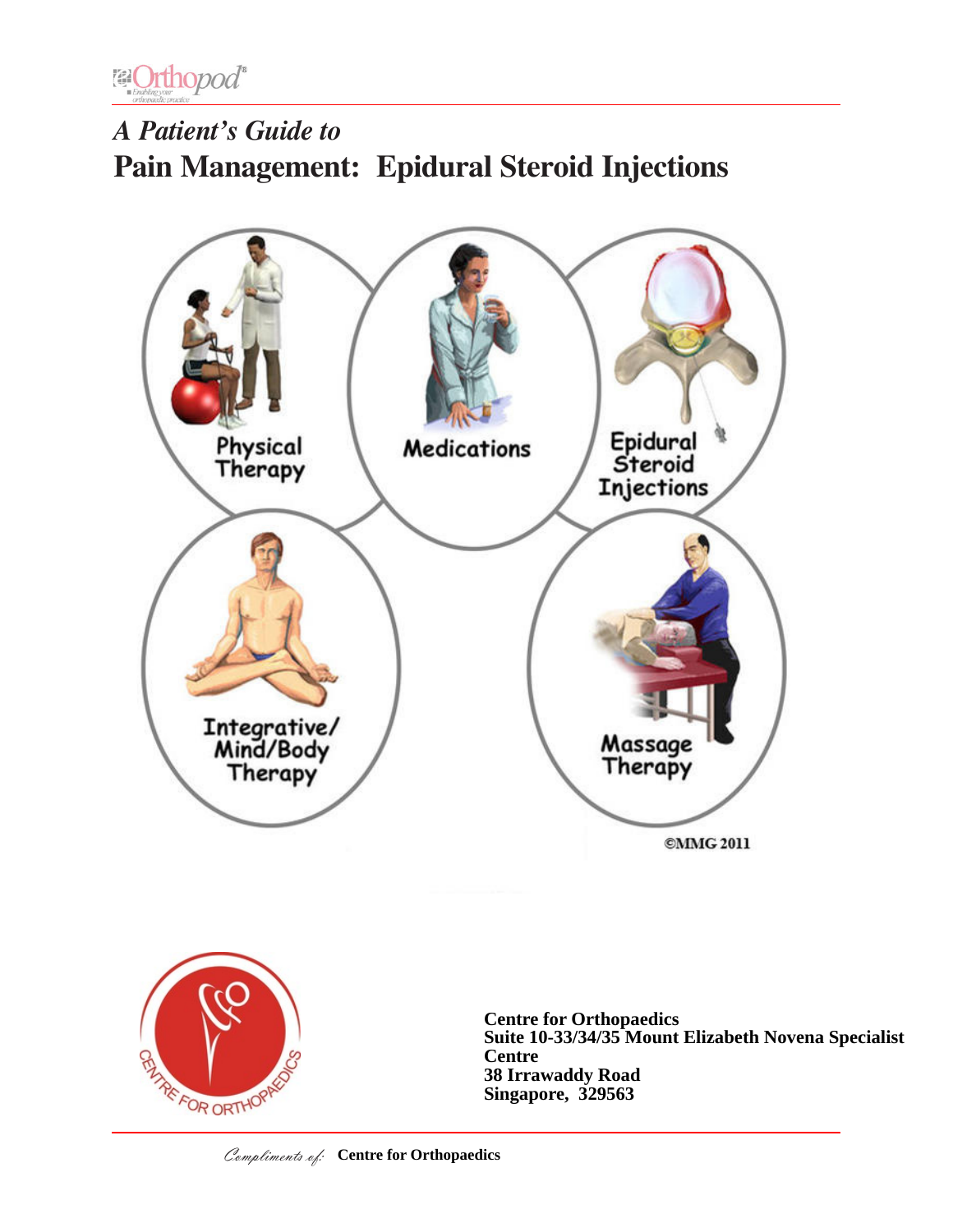DISCLAIMER: The information in this booklet is compiled from a variety of sources. It may not be complete or timely. It does not cover all diseases,<br>physical conditions, ailments or treatments. The information yould NOT be



## **Centre for Orthopaedics**

Please take the time to explore our web office. Discover all we have to offer. We hope you will find the time spent on our website rewarding and informative. Here at the Centre for Orthopaedics, we are dedicated to providing ways for those we serve to access the information needed to make informed decisions about healthcare in orthopaedic and sports medicine.

We encourage you to explore our site and learn more about our practice, staff, facilities and treatment options. Check out the Patient Resources section of our site. You will find educational materials to help you understand orthopaedic problems and what options for treatment are available in our clinic.

The Staff of the Centre for Orthopaedics.



Centre for Orthopaedics Suite 10-33/34/35 Mount Elizabeth Novena Specialist Centre 38 Irrawaddy Road Singapore, 329563 Phone: (65) 6684 5828 Fax: (65) 6684 5829 sharon@cfo.com.sg http://www.cfo.com.sg

*All materials within these pages are the sole property of Medical Multimedia Group, LLC and are used herein by permission. eOrthopod is a registered trademark of Medical Multimedia Group, LLC.*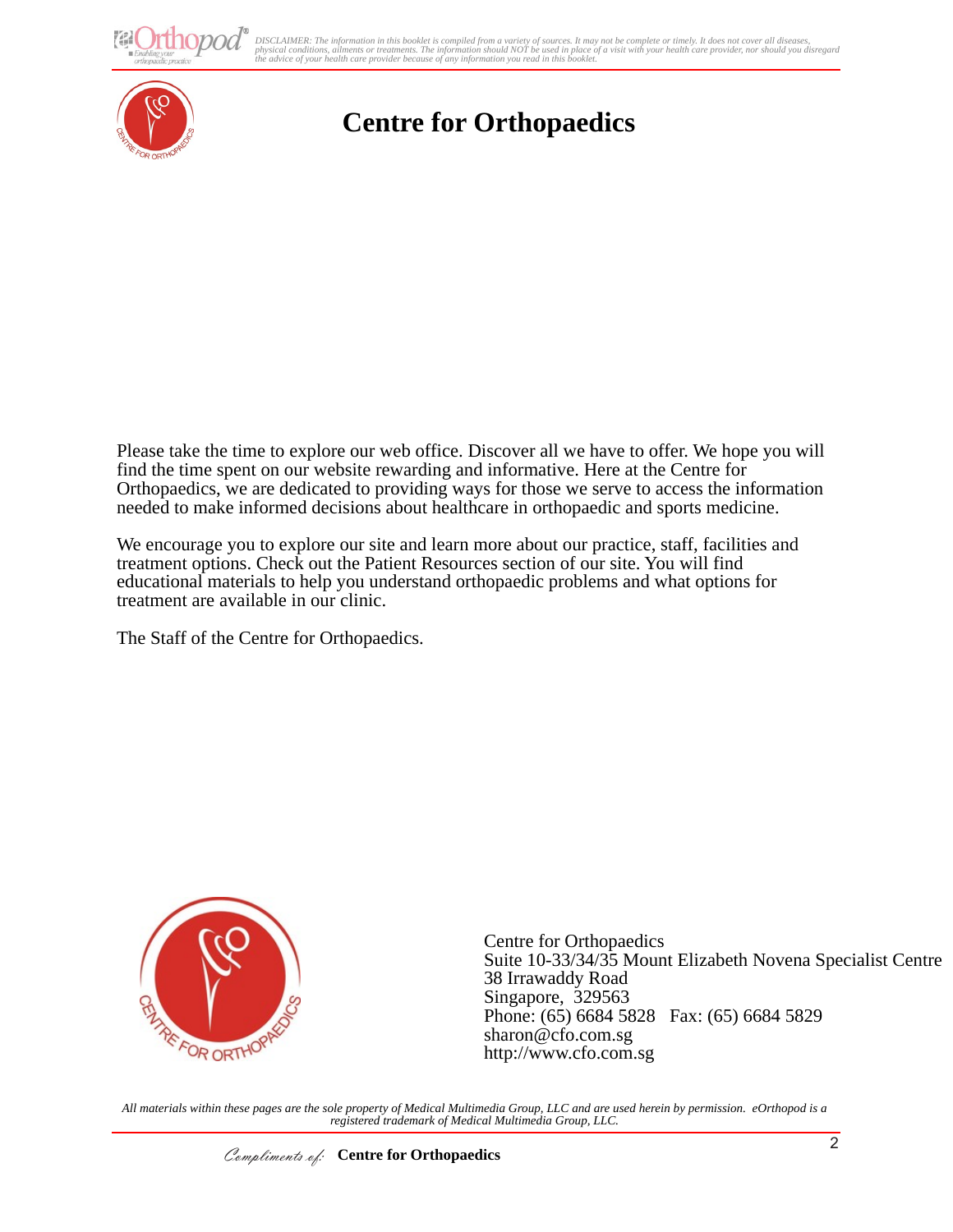



#### Introduction

Injections are commonly used by pain specialists, both to help diagnose the painful condition and to help treat the painful condition.

*Epidural steroid injections (*sometimes referred to as an ESI) are commonly used to control back and leg pain from many different causes. These injections control pain by reducing inflammation and swelling. They do not cure any of the problems they are commonly used for, but can control the symptoms for prolonged periods of time. In some cases, an epidural steroid injection may be used to control your symptoms so that you can participate more fully in a physical therapy program and become more active. Over time, maintaining an increased activity level may lead to an overall reduction in your symptoms.

#### **This guide will help you understand**

- **where the injection is given**
- **what your doctor hopes to achieve**
- **what you need to do to prepare**
- **what might go wrong**

#### Anatomy

What parts of the body are involved?



To perform an ESI, your doctor inserts a needle into the spinal canal so that the tip of the needle is in the *epidural space*. The epidural space is the area between the bone of



the spinal canal and the covering of the spine called the *dura*. The dura creates a water tight sac that encloses the spinal cord and the spinal nerves.



This spinal sac is filled with spinal fluid. In the cervical and thoracic spine, the spinal cord runs within the spinal canal. The spinal cord ends at the second lumbar vertebra, so in the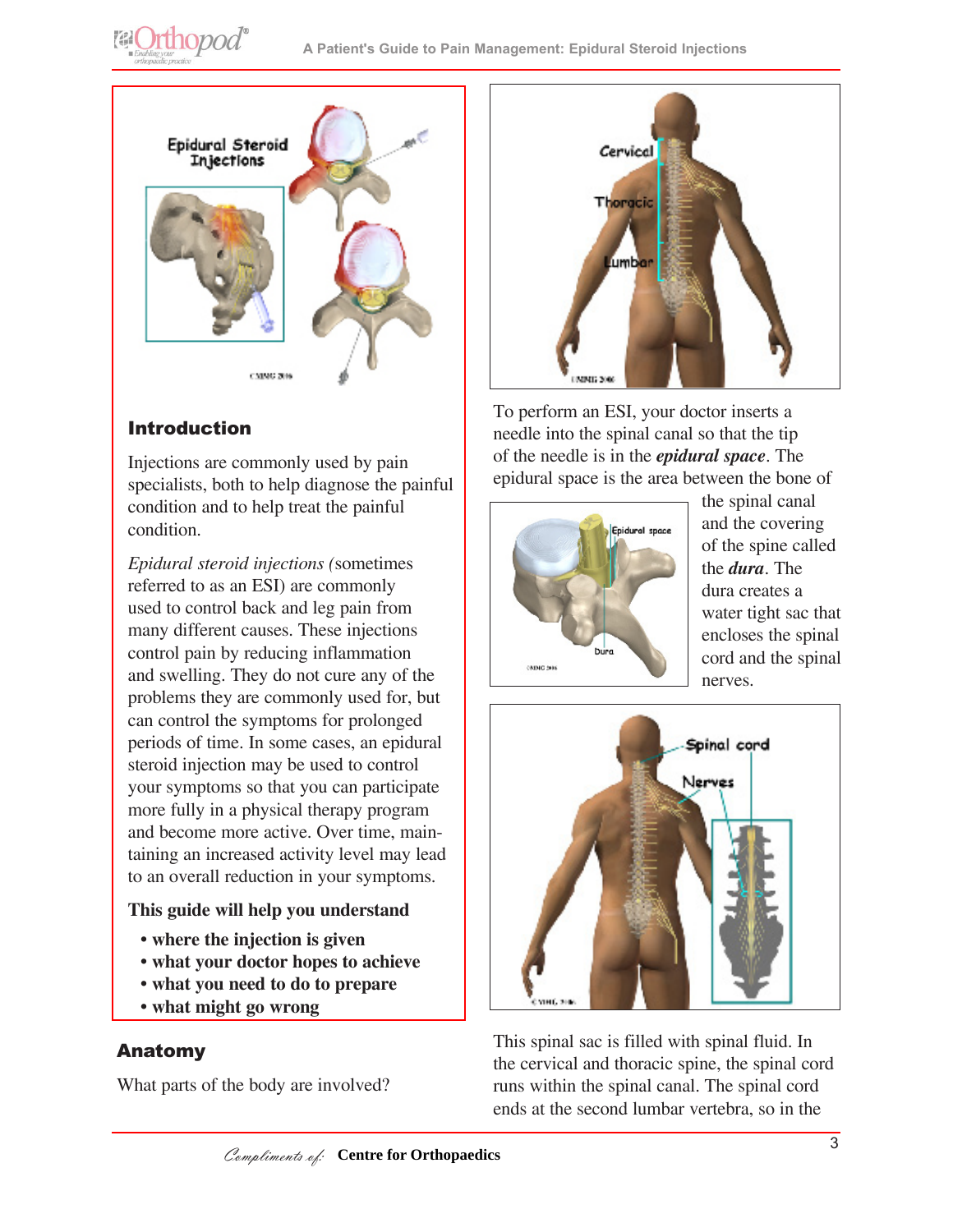lower lumbar spine there are only spinal nerves running within the spinal canal.

**@Orthopod®** 

The epidural space is normally filled with fat and blood vessels. Fluid, such as the medication that is injected during an ESI, is free to flow up and down the spine and inside the epidural space to reach the spinal nerves that run inside the spinal canal.

There are several openings to the spinal canal and epidural space where a needle can be placed. An ESI can be performed by placing the needle in any of these three openings. Each of these three types of ESI injections has advantages.



An *interlaminar* injection is performed by placing the needle directly into the spinal canal from the back of the spine between the lamina of two adjacent vertebra. The *laminae*  are the part of the vertebrae that cover the back of the spinal canal. This type of injection places the tip of the needle in the back side of the spine. The advantage to this type of injection is that it is easy to do, even without the guidance of a fluoroscopic x-ray machine. The injection is usually done as close as possible to the area of the spine that is causing your symptoms. This puts the medications as close as possible to the problem.



A *caudal* injection is also relatively easy to perform even without x-ray guidance. The caudal injection is performed at the very lower end of the spine through a small opening in the bones of the sacrum. The sacrum is made up of several vertebrae that fuse together during development to form a single large bone. The sacrum connects the pelvis to the spine. The opening at the tip of the sacrum leads directly to the epidural space. Fluid injected through this opening can flow upward through the epidural space and reach the nerves throughout the lower lumbar spine.



A *transforaminal* injection is performed by inserting the needle from the side of the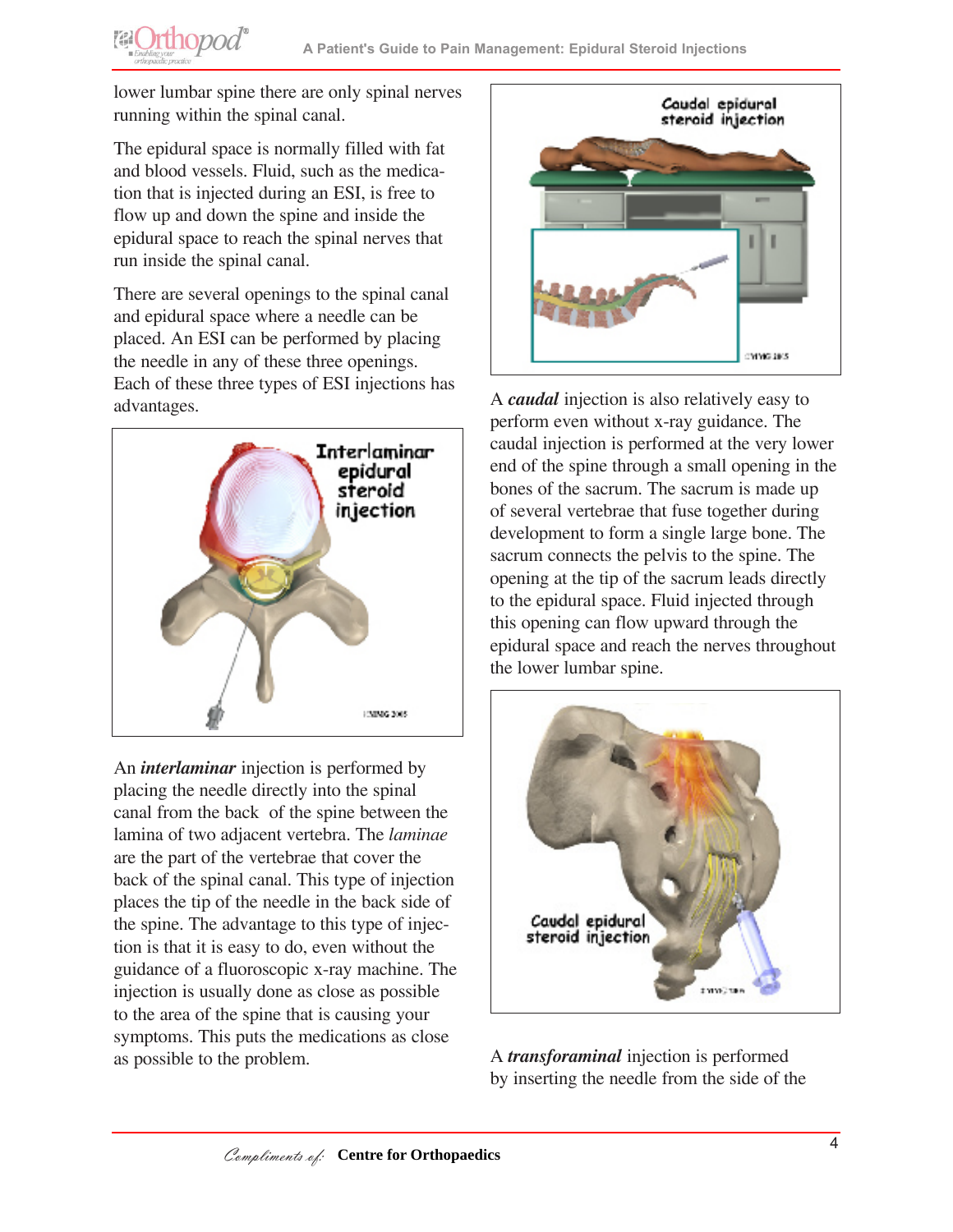



spine through the *neural foramen*. The neural foramen is the opening where a single nerve root exits the spine. There are two neural foramen between each vertebrae, one on each side. During the transforaminal injection, your doctor places the tip of the needle into the neural foramen using the fluoroscopic x-ray machine to watch and guide the needle into the correct position. The advantage to this type of injection is that it places the medication in the front of the spinal canal, near the intervertebral disc.

## Rationale

What does my physician hope to achieve?

Your doctor is recommending an ESI to try and reduce your pain. The ESI may also reduce numbness and weakness. During an ESI the medications that are normally injected include a local anesthetic and cortisone. A local anesthetic medication, such as lidocaine or bupivicaine, is the same medication that is used numb an area when you are having dental work or having a laceration sutured. The medication causes temporary numbness lasting one hour to six hours, depending on which type of anesthetic is used.

Cortisone is an extremely powerful antiinflammatory medication. When this medication is injected around inflamed swollen nerves and connective tissues, it can reduce

the inflammation and swelling. Reducing the inflammation reduces pain. Reducing swelling can allow the nerves to function better reducing numbness and weakness. Cortisone is an extremely powerful anti-inflammatory medication. When this medication is injected around inflamed swollen nerves and connective tissues, it can reduce the inflammation and swelling. Reducing the inflammation reduces pain. Reducing swelling can allow the nerves to function better - reducing numbness and weakness.



These injections are temporary and may last from a couple of weeks to a couple of months. They may be used to reduce your symptoms so that you can more easily begin a physical therapy program with less pain. They may also be used to reduce symptoms and let the body repair the underlying condition. For example, most disc herniations cause a great deal of pain when they first happen. This is thought to be due to chemicals that leak from the torn disc and inflame the nerves. Over several weeks to months, the disc heals enough to stop leaking these chemicals. If the cortisone can reduce the symptoms at the beginning, then as the cortisone injection wears off the chemical irritation may be gone and the pain may not return. The cortisone itself does not heal the disc herniation.

In other conditions, the cortisone injection is repeated several times per year to help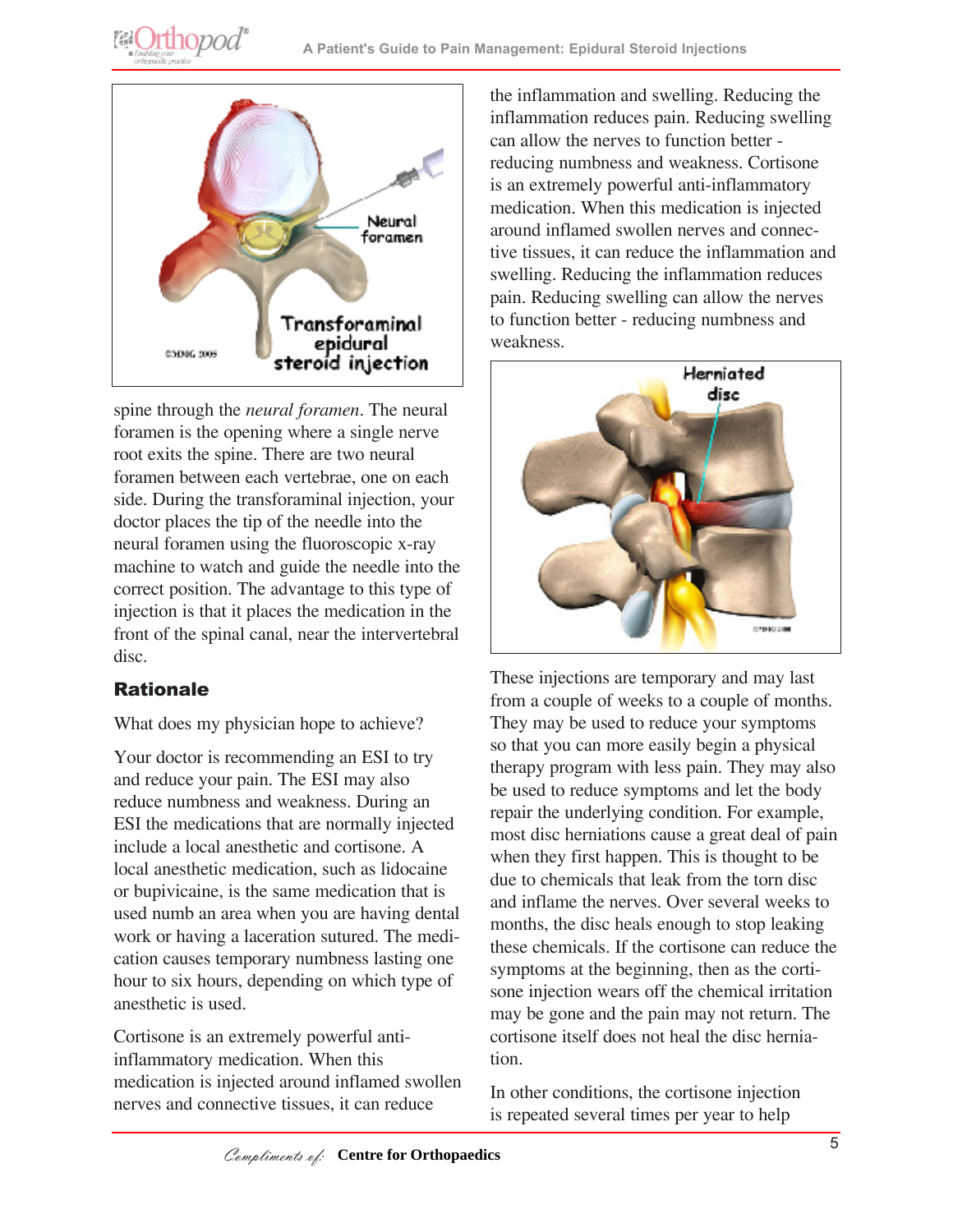



control the symptoms. For example, in older adults with *spinal stenosis*, injection therapy may be preferable to surgery. Spinal stenosis occurs when the spinal canal where the nerves travel is too tight. This results in inflammation and swelling of the nerves and soft tissues. The swelling makes the spinal canal even tighter. The nerves do not have enough room to function correctly and begin to cause pain, numbness and weakness into the legs. An ESI once every four to six months may reduce the swelling enough to reduce the pressure on the nerves and the symptoms of pain, numbness and weakness.

## **Preparations**

How will I prepare for the procedure?

To prepare for the procedure your doctor may tell you to remain "NPO" for a certain amount of time before the procedure. This means that you should not eat or drink anything for the specified amount of time before your procedure. This means no water, no coffee, no tea - not anything. You may receive special instructions to take your usual medications with a small amount of water. Check with your doctor if you are unsure what to do.

You may be instructed to discontinue certain medications that affect the clotting of your blood several days before the injection. This

reduces the risk of excessive bleeding during and after the injection. These medications may include the common Non-Steroidal Anti-Inflammatory Drugs (NSAIDs) such as aspirin, ibuprofen, naproxen and many other medications that are commonly used to treat arthritis. If you are taking any type of blood thinning medication you should let your doctor know. You will most likely need to have this medication regulated or temporarily discontinued prior to the injection. Your doctor will need to determine if it is safe to discontinue these medications in order to have the injection.

You may need to arrange to have transportation both to and from the location where you will undergo the injection. Wear loose fitting clothing that is easy to take off and put on. You may wish to take a shower the morning of the procedure, using a bactericidal soap to reduce chances of infection. Do not wear jewelry or any type of scented oils or lotions.

#### Procedure

What happens during the procedure?

When you are ready to have the injection, you will be taken into the procedure area and an IV will be started. The IV allows the nurse or doctor to give you any medications that may be needed during the procedure. The IV is for your safety because it allows very rapid response if you have a problem during the procedure, such as an allergic reaction to any of the medications injected. If you are in pain or anxious, you may also be given medications through the IV for sedation during the procedure.

 Most injection procedures today are done with the help of *fluoroscopic* guidance. The fluoroscope is an x-ray machine that allows the doctor to actually see an x-ray image while doing the procedure. This allows the doctor to watch where the needle goes as it is inserted. This makes the injection much safer and much more accurate. Once the needle is in the right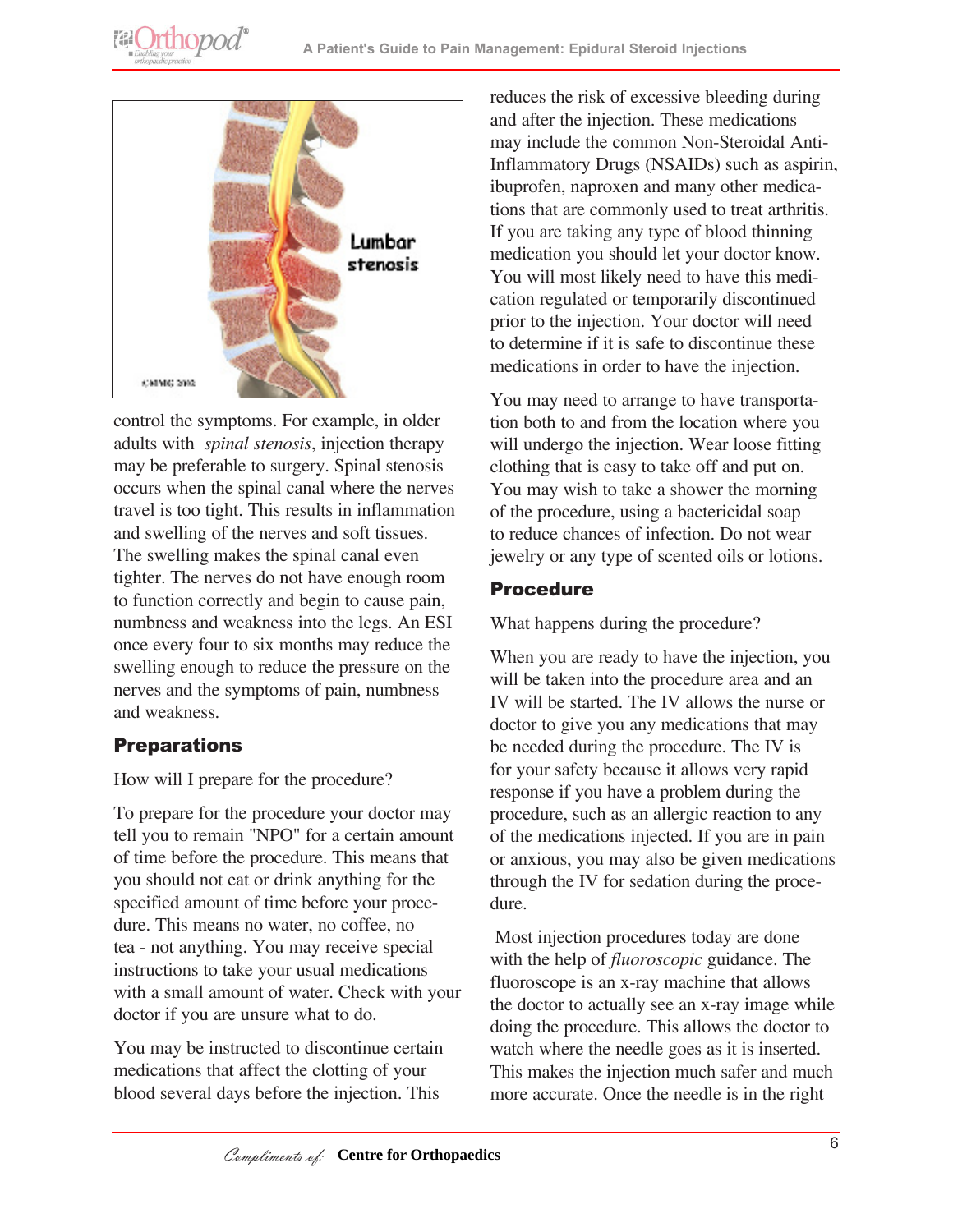



location, a small amount of radiographic dye is injected. This liquid dye shows up on the x-ray image and the doctor can watch where it goes. The medication used for the injection will go in the same place, so the doctor wants to make sure that the medication will go to the right place to do the most good. Once the correct position is confirmed, the medication is injected and the needle is removed.

You will then be taken out of the procedure room to the recovery area. You will remain in the recovery area until the nurse is sure that you are stable and do not have any allergic reaction to the medications. The anesthetic may cause some temporary numbness and weakness. You will be free to go when these symptoms have resolved.

#### Complications

What might go wrong?

There are several complications that may occur during or after the procedure. The ESI procedure is safe and unlikely to result in a complication, but no procedure is 100% foolproof. This document doesn't provide a complete list of the possible complications, but it does highlight some of the most common problems. Complications are uncommon, but you should know what to watch for if they occur. Like most procedures where medications are injected, there is always a risk of allergic reaction.

Probably the most common complication of an ESI is a *wet tap*. This occurs when the needle penetrates the spinal sac and enters the spinal fluid. This is the same thing that happens when your doctor performs a spinal tap or a spinal anesthetic. In itself, it is not dangerous. Because the epidural needle is larger than the spinal needle, the hole in the spinal sack may



continue to leak and not seal itself off immediately. This causes a spinal fluid leak - or wet tap. This causes a very bad headache. The headache is worse when you are sitting or standing upright. It may cause nausea and vomiting. It will go away if you lie flat or with your head a bit lower than your feet. The headache occurs because the spinal fluid pressure in the skull decreases. That is why the headache goes away when you lie down - the spinal fluid pressure goes back to normal in your skull. Most spinal headaches go away in a few days when the hole in the spinal sac heals and closes. You may be instructed to stay flat for a couple of days until this occurs.

There are ways to speed up the healing of the puncture in the spinal sac. The most common treatment for a spinal headache is a blood patch. If the doctor sees that the spinal sac has been punctured before he removes the needle, this may be done at the time of the ESI. If not it may be done several days later if the headache has not gone away. This procedure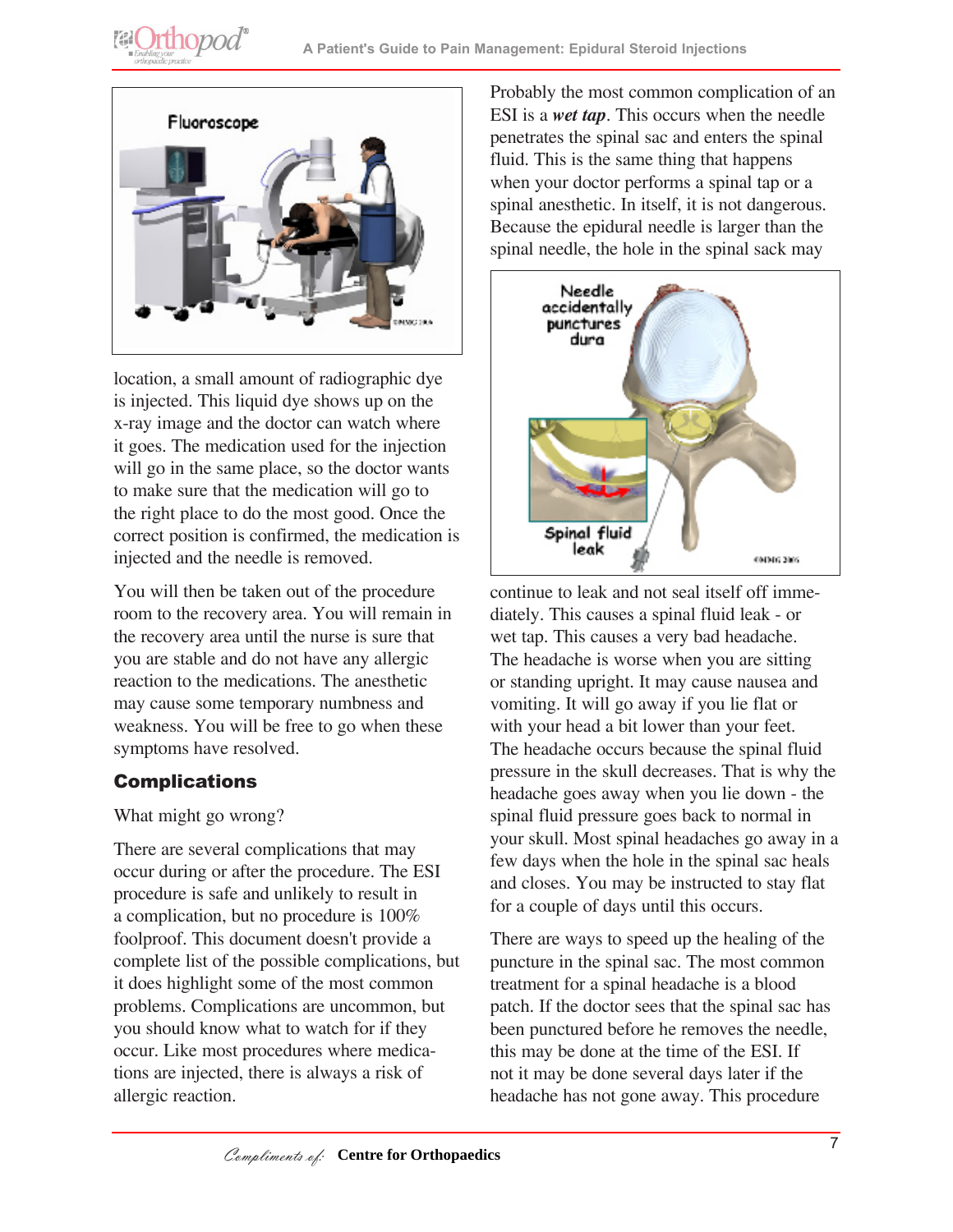**@Orthopod®** 

involves taking a small amount of blood from a vein in your arm and injecting it into your back in the epidural space. The blood clots and patches the hole.

There are several other very rare possible complications of the ESI. These include *epidural hematoma*, *epidural abscess* and *nerve damage*. The epidural hematoma occurs when one of the small blood vessels around the spinal sac continues to bleed after the procedure. The bleeding can cause a large pocket of blood to form around the nerves putting too much pressure on the nerves. The epidural abscess occurs when an infection forms inside the spinal canal. The infection can cause a large pocket of pus to form around the nerves and puts too much pressure on the nerves. Both of these complications will probably require surgery to correct.

Finally, because the injection is done inside the spinal canal, the spinal nerves can be damaged by the needle itself. This injury to the nerves will usually recover on its on and will not require any additional procedures to correct. It is rare to suffer permanent damage from this type of complication.

## After Care

What happens after the procedure?

You will be able to go home soon after the procedure, probably within one hour. If all went as planned, you probably won't have any restrictions on activity or diet.

Most doctors will arrange a follow-up appointment, or phone consult, within one or two weeks after the injection to see how you are doing and what effect the procedure had on your symptoms. Your doctor will be interested in how much the pain is reduced while the *anesthetic* (numbing medication) is working. You may be given a pain diary to record what you feel for the next several hours. This is important for making decisions, so keep track of your pain.

One question that always comes up is: How many injections are safe to have? There is no definite answer to that question. Most doctors would recommend that you limit the number of injections to three to five per year. The reason for this limit has to do with how much cortisone is safe to put in your body. Cortisone has bad side effects when you take the medication often, either as a pill or as an injection. These side effects are why doctors do not like to do these injections more often than necessary.

And remember, these injections are not a cure for your pain; they are only a part of your overall pain management plan. You will still need to continue working with the other recommendations from your pain management team.